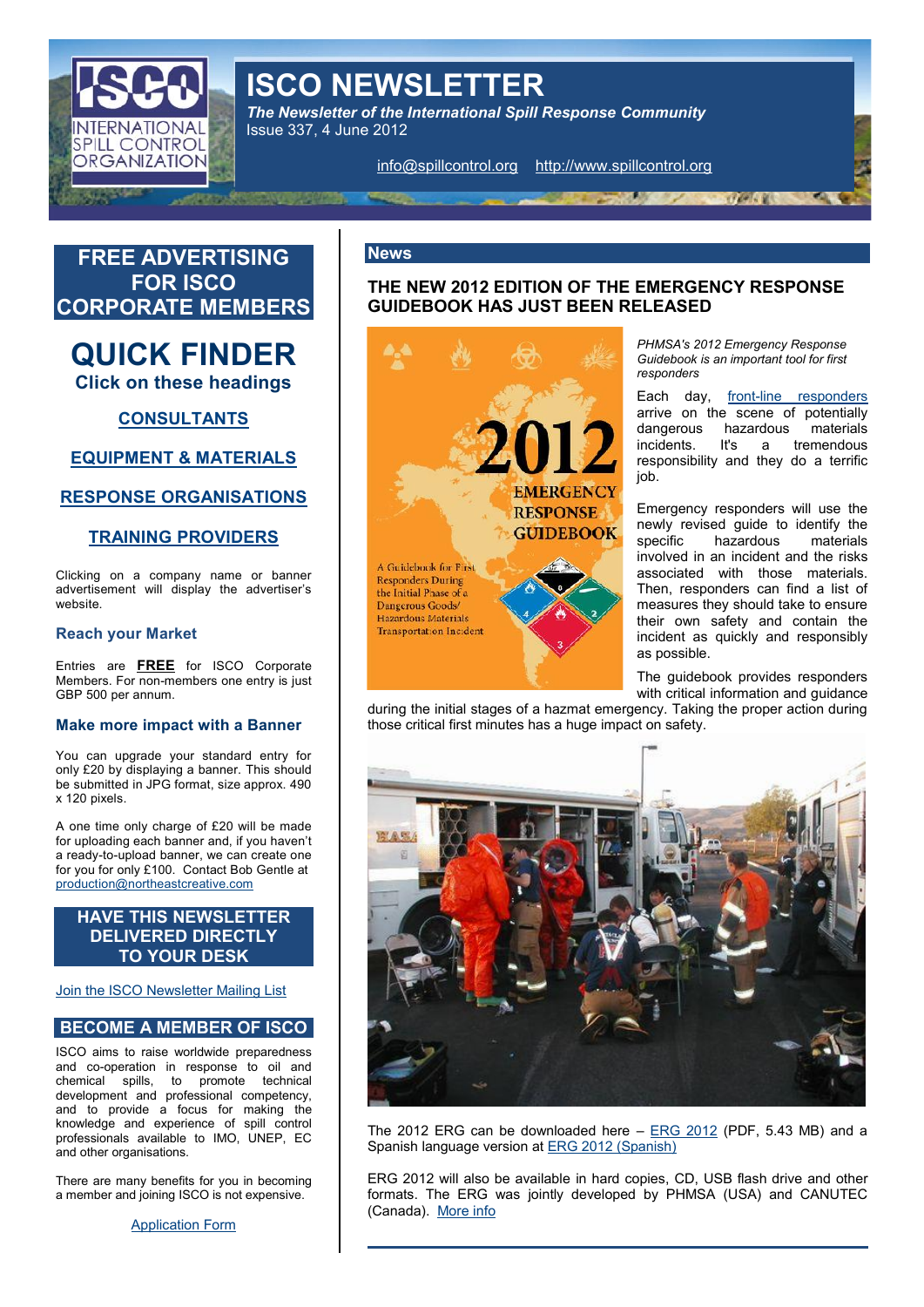# USA: BSEE OVER**BGEES** AOIL SPILLON RESPEXERCISE

May 2-9Officials from the Bureau of Safety and Environmental Enforcedmegnta $\beta$ BeSEEp particle to  $\alpha$ exercise designe**d** t $e$ ot bemudsponse to a well blowout in the Chukchi Sea. The exercise, months, included representatives from the U.S. Coast Guard, the U.S. Environmental Wildlife Service, the Nation chal A Onceani heric Administration, the State of Alaska and the well as officials from Shell.

BSEE will conduct a series of planned and unannounced exercises and inspections thre to meet the ditions of their oil spill response plans and effectively respond to a potent exploratory drilling activities are approved. The bureau will also continue to particip evet, to evaluate and improve communication and coordination among federal and state

This exercise allowed ussctabled cteast laorfghow the federal government and industry would components of naseresipoalso tested the ability to gteimertucial ficca adsinin relation gton, D.C., Director Jim Watson. While this exercise gives us confidence in the preparedness partners, and is hell, it included of the spill response puzzle. We will be repeatedly te ability to respond, including through field deployments and unannounced drills. We wi ensure that amin pelers od equipment are positioned and ready before any proposed dril The Maritime ExeRcuatdivenore

### CUBA & USA: SCIENSTRISTATS IN G THROUGEHPSOLMETICAL BARRIERS

May 26 uban and American scientists have joined forces to protect baby sea turtles a Caribbean weather patterns that fuel the hurred calmes Soluah chas the United States.

In the process, they're chippionegn tauw a yo a tge vlean himent feuding, helping to bring the nations to talke matters, such as what to do in case of an oil spill.

The two countries are his coally controase, and the environmental concerns so similar, that se crucialThe Seattle Times ad more

# INDIA: **SPULL AT MUMBAITROBT CONTAINEDABY GUARD**

May 28 verting a major environmental disaster, the Coast Guard here has managed to Trust(MbPT). The MbPT had intimated Coast Guarderte ganddieng poriel msips iels was hine vMelaing ca sinking of inland vessel 'Al Husaini' which was berthed in the basin since April 8, a press note is not Guard said. Pollution Response Team (West) of the Coast Guard swolung into machito open alticoms mence

Around 100 metres of oil containment boom was prepared and lowered to contain : prevented any spill to cross into the Arabian Sea," it said. Oil mopping yopce mations rhtan spilled oil so as to completely absolve the area from oil pollution, it said, adding abo already been recovered. A Coast Guard team is continuously monitronaim go theer ssittatia binond spill site. The operations undertaken by the Coast Guard averted al BnNajloin enverted on mreenta

### IN DIAM UMBAI PORT TRUSSETT TUOP FA CILITTANC RIDE OIL SPILDLSS IN BYITED

May  $36$  ollowing a series of oil spills around the city coast in the last two years, the M up and decided to a appopency to develop facilities to combat oil spills of 700 tonne and a

The National Oil Sionil CoDrisiansgency OPSIBIGP() stipulates that all polrtGailm SapritlainRessipoem se ( facilities.

An MbPT official said, "Whe aanpelapcuettain gystem which will ensure swift response to any waters. As of now, we have to depend on Coast Guard in case of oil spill. The maximu 30 and 120 minutes depending oof nihte espiblication es of Rhedaid more

June - 2 The Mumbai Port Trust (MbPT) has now invitedheglwobalk bifd silt osponult sroeus poccents e facilit of five years. The oil spill response facilities will help the Mumbai Port Trust and Jawaharlal News, and Jawaharlal Ne of maximum volume of 700 tonnes.

All ports are required Tt+br (muapintoa 700 tonnes) oil spill response facilities. Accordingly, up and manage facilities in Mumbai and JNPT harbour in coordination with oil companie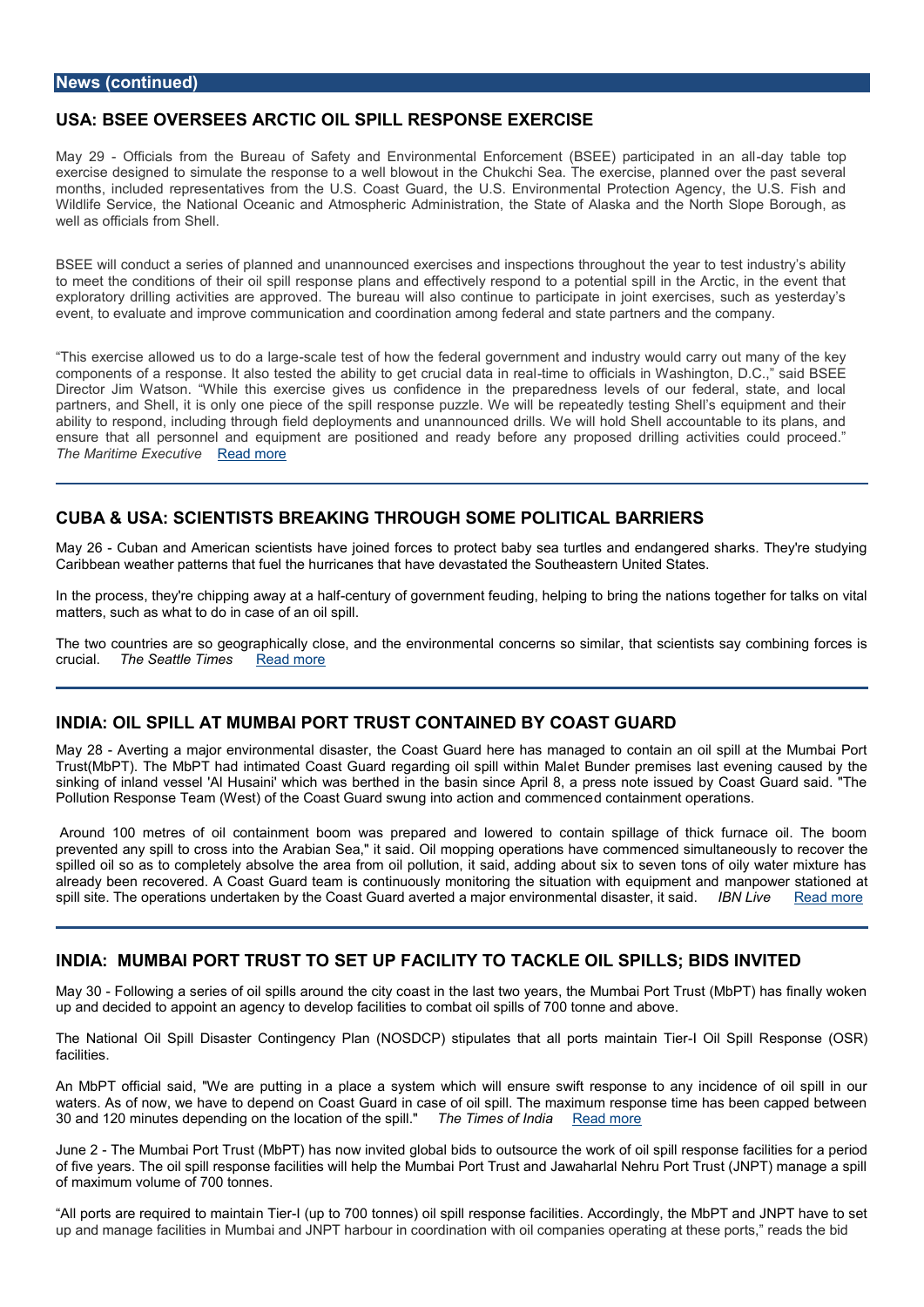### News (continued)

documenthe oil companies include ONGC, BPCL, IOCL, CTTL, TPC and RIL.

The estimated cost of the bid interest Resideris likely to be awarded by the end of June or early least four months for the private  $c \phi$  anopiainty. to set up the

According to an official, as per the National Oil Spill Disaster Contingency Plan, pollu ports, whereas offshore recovery operations are the Indian Coast Guard mstses modulationic ONGC s facilities at Nhava and Uran will be takDeenc**can**e Confrobronicle and theonrober.

# USAEPA ANNOUNCESMSSBION TO CLEGONUTAMINATED SNIDERSEAITALIZE COMMUNITIES

May 3Today the Environmental Protection Agency (EPA) announces \$69.3 million in communities with funding necessead pevelocope and mand inated properties, boost local economies and create in protecting public health.

There are an estimated 450,000 abandonweals taen obsitmes and americanted in 2015 to wEnPiAepts of egram leveraged 6,447 jobs and \$2.14 billion in cleanup ants riendceevpellopmbEeBhwtnfsüeibhdsseeSStimeentsi have leveraged more than \$18.3 billion in cleanup and redevelopment feunsobion gcefso annel have resulted in approximately 75,500 jobs. More than 18,000 properties have been as cleaned Burpownfiel**g**is ants also targspetr vuendd earnd low income nei**g heb**ocershowohdes re environmental and new jobs are mos Emvedend mediatel Expert Roecend more

# USA: JUDGE OUTNEMERLAN FOR GUSPIOL TRIAL

May 31A federal judge has outlined a new structure for a trial of Gulf oil spoid b soddims clas action settlement between BP PLC and a team of plaintiffs' attorneys.

In an order Wednesday, U.S. District Judge Carl Barbier said the trial scheduled to sta two phases.

The first phase weilpoes spible causes of the April 2010 well blowout that triggered a deadly massive oil spill. The second phase will address efforts to stop Flow New Reador informem BP

### CANAD SPILL SENDS 22, FORDELS OF OIL TIMIX LIBUER TA MUSKEG

[Follow op to prort in last week s Mag w 30 - Up thoughe spill has released 22,000 D whater relato from uilskaeg i far northwest of Alberta.

The spill took place roughly 20 kilometres southeast of Rainbow Lake, which is 165 km came from agbrow and piping connecting an undergwroulnuds pidp feolinwe at soteawater injection. The pipe was carrying for was carrying for was carrying for was carrying for was carrying for was carrying was carrying was c an emulsion that was roughly 70 per cent water and 30 per cent oil.

The spill ranks among the largest in North America in recent years, pao pieeriad ctideatinths as have undermined the energy industry s safety record. The Enbridge Inc. pipeline ruptu River, for example, spilled an estimatheed GII 90,1560 Qarbde <u>RMelalids.m</u>ore

### USA AND CANAL DES RERTED RUPTUR FEID EQUINTELY ICE DURING 2010 MIICHI OIL SPILL

May 30 ruptured pipeline neak a Machagao River leaked oil for more than -p7ionoity salarms sounded in the operator's control room in Canada. Control room workers reamed twee the preparing for a thiw diemest theen the bedafrom an outside party about the massive spill in 2010.

Those details were into to the times reed elsast whe yeld the ational Transportation, Swalh etch Baard ee investigating the accident for almosions to Whiomyaelar <u>InNews more</u>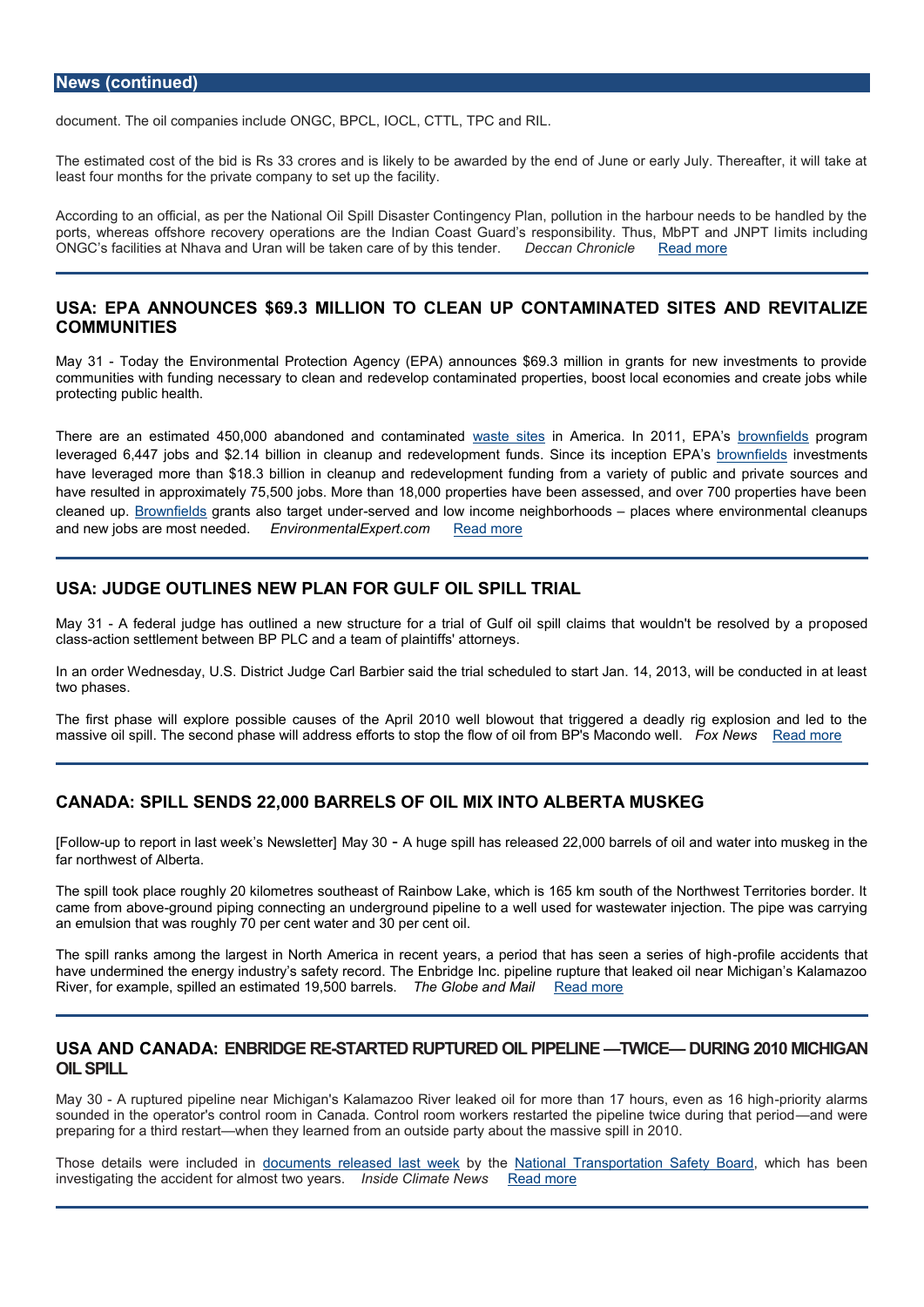### ISCO News

# HAVE YOU CHECKED YOUR ENTRY IN THE ISCO INTERNATIONAL DIRE

All Corporate Moefmi**SeGros**ould check their entterineastionTahle Dimrectorby eke ansujpudsatteitd ias npdossible th there may be some mistakes or omissions.

Company entries are in fouCldakegoribese links to view your entries

[CONSULTA](http://www.spillcontrol.org/Joomla/index.php?option=com_content&task=view&id=66&Itemid=106)NTS

EQUIPMENT & MASERIAL

RESPONSE ORGANNSATIO

### [TRAINING PROV](http://www.spillcontrol.org/Joomla/index.php?option=com_content&task=view&id=37&Itemid=102)IDERS

Things you should check

- 1. Are the hyperlinks to yourukring up beit early?
- 2. Is your company appropriately listed in the various categories?
- 3. Are there any errors that require correction?

Please contacc@spillconttolreport any errors and request correction

Entries are free of charge for Corporate Members but our IT contractor will make a one banners. If you don t have a suitable banner, one can be created for only £100.

If you are an individuoavlidhiong beeerropirces in one or more of the four categories and would International Directory, you will need to apply for Corporate Membership.

Non members can advertise in the International Directory uam, a bouds to of mico5oOrtoib per entery per an interv most economical way a tbisstèncqurien the doive etoot obrey ciosme a Member. Check the rates below

| Corporate (> 500 eml          | £ 1,650 | \$2.60 | → 1.900  |
|-------------------------------|---------|--------|----------|
| Corporate-4(9190 0e m p I o y | £ 1.320 | \$2,10 | $-1.500$ |
| Corporate995@mployee          | £ 660   | 1.10   | -765     |
| Corporate491@mployee          | £ 330   | \$ 530 | $-405$   |
| Corporate (< 10 empl          | £ 165   | \$270  | ¬ 190    |

As a Corporate Member, fyroewe ceantrineas ein one or more of the relevant categories.

# ISCO WELCOMES NEW MEMBERS

Over the last few months ISCO has welcomed the following new members

#### Industry Partners

| <b>INTERTANKO</b>                                  | Marine Response Alliance (USA)<br>Pelagic Solutions Ltd. (Belize)<br>University of Petroleum & Energy Studies (Indiear)national Environmental & Marine Servic |
|----------------------------------------------------|---------------------------------------------------------------------------------------------------------------------------------------------------------------|
| Corporate Member                                   | Honorary Member                                                                                                                                               |
| Ikaros Cleantech AB (Sweden)<br>Crucial Inc. (USA) | Dr Wierd Koops (Netherlands)                                                                                                                                  |
| KBKM & Associates (USA)<br>Clean Harbors (USA)     | Individual Members                                                                                                                                            |
| Enviro Voraxial Technology Inc. (USA)              | Carlos Sagrera (Uruguay)                                                                                                                                      |
| Eco Strategic Consultants (Australia)              | Dwght Lindley (USA)                                                                                                                                           |
| Edge Group (UK)                                    | Heather Parker (USA)                                                                                                                                          |

Maritim  $\overline{\mathbf{w}}$  eljedskap AS (Norway) Dim. G. Lignos & Co. (Greece) Swire Emergency Response Services (Dubai) Prof. Chijioke Ikokwu (Nigeria) Muhammad Saber (Saudi Arabia) Justin Maxwell (USA)

YOU CAN APPLY TO JOIN IS GO and blink the on [Applicatio](http://www.spillcontrol.org/Joomla/index.php?option=com_content&task=view&id=21&Itemid=35)n Form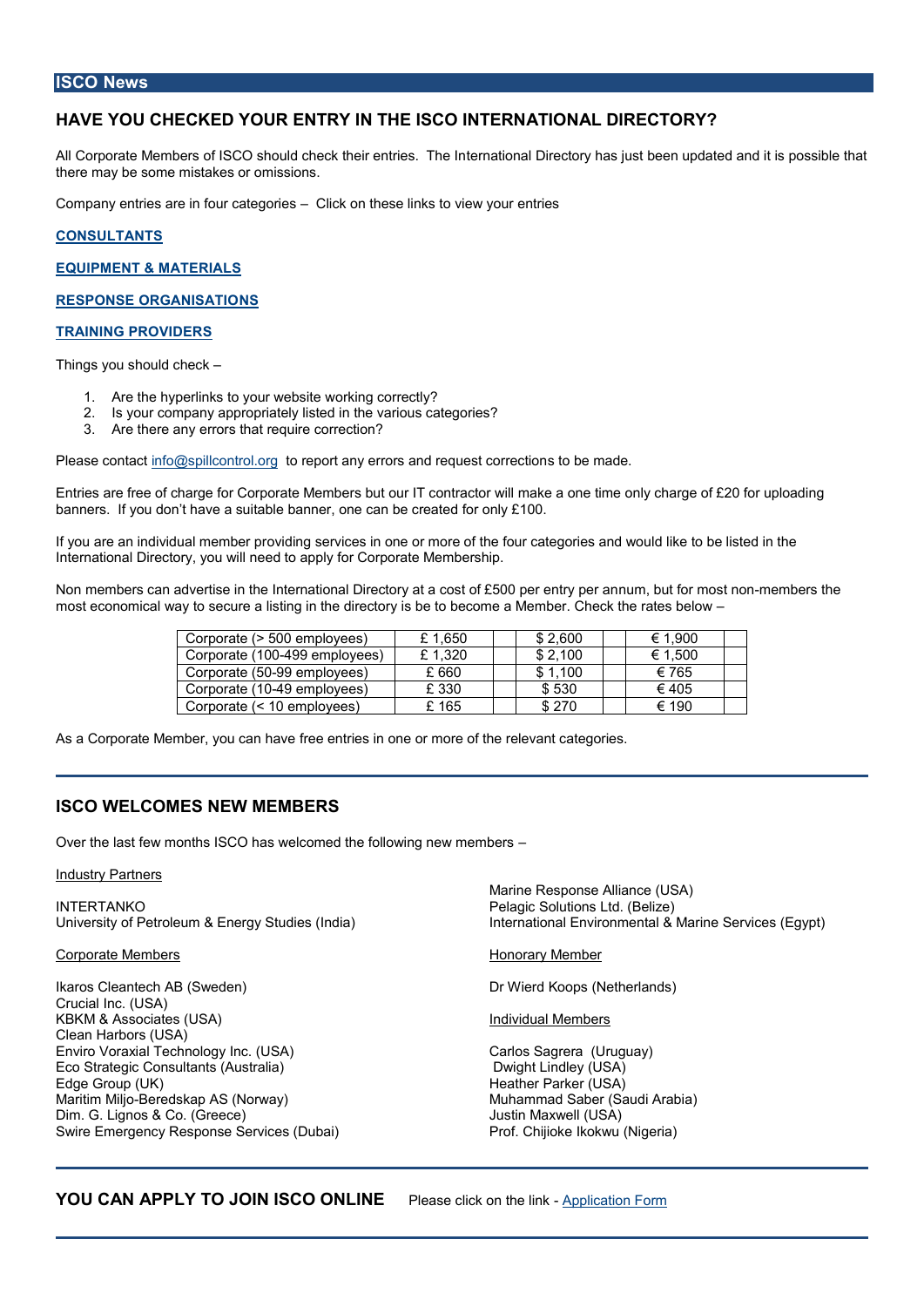





# **THE GLOBAL INITIATIVE: PARTNERSHIP FOR ENHANCED OIL SPILL RESPONSE**

**A special article contributed by the International Petroleum Industry Environmental Conservation Association (IPIECA)**

*While the oil and gas industry works to prevent oil spills, it also remains prepared by developing comprehensive contingency plans in cooperation with governments. These ensure a rapid response to anticipate and minimize the impacts of oil spills.*



The Global Initiative (GI) is an umbrella oil spill preparedness and response programme for cooperation between governments and the oil and gas industry. The programme is implemented by the International Maritime Organization (IMO), a United Nations specialized agency, and IPIECA. The IMO and IPIECA work together to help countries develop national structures and capability for oil spill preparedness and response. This helps maintain ocean and coastal sustainability.

The oil and gas industry contributes significantly to social and economic development around the world. However

oil spills can affect the environment and surrounding local communities. Even with sophisticated safety measures in place, the risk of an oil spill remains.

Since the launch of the GI programme in 1996 and in line with the outcomes of the 1992 Rio Earth Summit (especially chapter 17 of Agenda 21), significant progress has been made. The GI has resulted in increased ratification of oil spill-related conventions and improved contingency planning and response capabilities. It is an example of an innovative public-private sector partnership that addresses a major global environmental concern.

The programme addresses the issue of potential oil pollution, while recognizing that the development of oil and gas reserves is an important economic activity. The GI contributes to sustainable development by:

- contributing to regional economies and safeguarding local environmental assets;
- developing legal and institutional reforms for effective ocean governance;
- supporting the monitoring and evaluation of ocean conditions;
- carrying out sensitivity mapping that conveys essential information to spill responders by showing where the different coastal resources are, and by indicating environmentally sensitive areas, and
- building capacity in local economies in support of sustainable oceans.

Since 1996, many countries have made major improvements to their national oil spill plans and response systems. The GI has initiated regional and national workshops, training courses and exercises that have encouraged better communication and cooperation between government and industry.

### **Global Initiative objectives**

- Enhancing cooperation between industry and governments.
- Preserving the marine and coastal environment.
- Supporting local communities by incorporating them in national emergency plans.
- Creating opportunities in the environment sector and developing local expertise.
- Strengthening institutional frameworks by promoting ratification of international convention.

The GI has also helped develop a sustainable approach for the oil and gas industry by reducing its impact on the environment, contributing to economic growth and supporting society. This has been through the development of specific tools – including sensitivity mapping – that help preserve key regions that are environmentally sensitive (such protected natural sites or species) and the local economy (including fisheries and tourism). The GI has raised awareness of sustainable development through a series of workshops where local and international experts share experience training hundreds of people each year.

The International Convention on Oil Pollution Preparedness, Response and Co-operation, 1990 (OPRC 90) calls for national authorities to work with the oil and shipping industries to unify response efforts. The GI meets this requirement by sharing good practice between regions.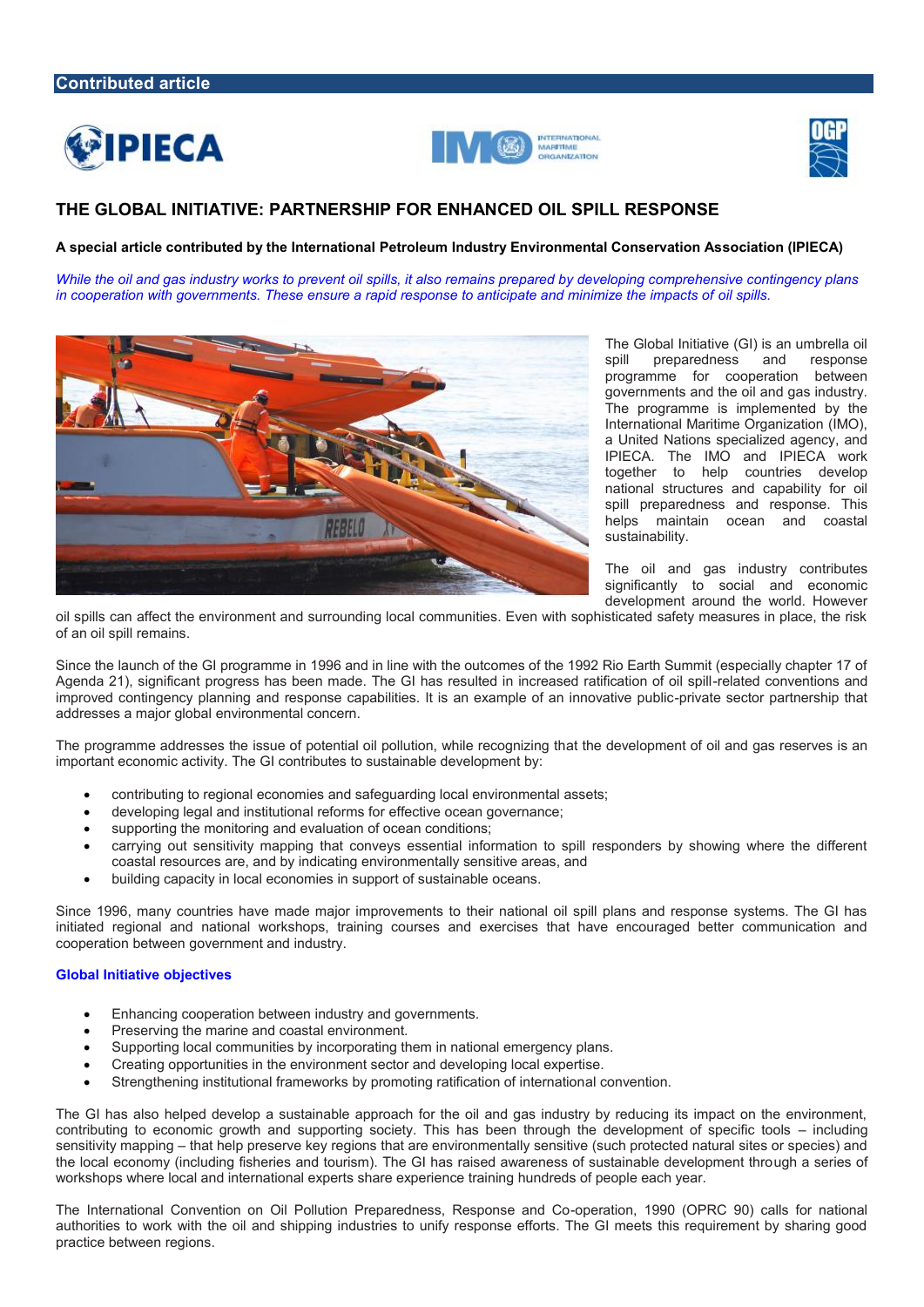# Contributed article (continued)

#### Regional - operation

Caspian Sea, Black Sea and Central Eurasia

Establishe 2006, the Oil Spill Preparedness Regional Initiative (OSPRI) has built rel international partners, leading to significant improvements in preparedness. OSPRI co proven, crednibele rated and sustainable national and regional oil spill response capability Mediterranean Sea

Mediterranean Sea

The Mediterranean Oil Industry Group (MOIG), launched in 2004, has 24 oil company region.  $\overline{g}$  the up serves as a regional oil industry forum on oil spill prevention, prepare collaborative activiniegionith Marine Pollution Emergency Response Centre for the Medi

West, CentraScauntchern Africa

IMO and IPIECA set up the Global Initiative for West, Central and Southern Africa (GI WACAF Project) in 2006. The project is implemented in partnership with the UNEP Regional Seas programme, the Guinea Current Large Marine Ecocosystam oleso bilateral cooperation initiatives and the recipient countries.

Latin America and Caribbean

Clean Caribbean and Americas continues active engagement in the GI programme in Latin America and the Caribbean in cooperation with the Regional Assion of Oil, Gas and Biofuels Sector Companies in Latin America and the Caribbean (ARPEL), IMO and the Regional Marine Pollution Emergency Information and Training Centre for the Wider Caribbean (REMPEITCCaribe).

North West Pacific

The Marine Enwitad nemeergency Preparedness and Response Regional Activity Centre (M four governments in the east apeain, region the s Republic of China, Russia and Republic nation to coordinate aught diventions action plan for, the hange of the protection and development of the Mari Environment of the Northwest Pacific Region (NOWPAP). GI works closely with NO information.

#### What next ?

As East Asian ecommotimaties to grow, increased maritime traffic could lead to a heighten region is the next area of focus for the GI. The GI s partners, IMO and IPIECA, are c regional arrantge weeth the aim to strengthen perseppear seedness and

### For further information

The International Convention on Oil Polels phicoms eParencharge readtrice as s19F90 [IOPC Conv](http://www.imo.org/about/conventions/listofconventions/pages/international-convention-on-oil-pollution-preparedness,-response-and-co-operation-(oprc).aspx)ention The Oil Spplar Pedness Regional Initiative [http://www.ospri.mo](http://www.ospri.moonfruit.com/)onfruit.com The Meterraneithn Colustry Group [http://www.m](http://www.moig.org/)oig.org The Global Initiative for West, CentraGh MUASS Aufthern Africa [http://www.giw](http://www.giwacaf.org/)acaf.org UNEP Regional Seas Programme [http://www.unep.org/](http://www.unep.org/regionalseas/)regionalseas/ Clean Caribbean and Americas [http://www.cleanca](http://www.cleancaribbean.org/)ribbean.org The Regional Association of Oil, Gas and Biofuels Secand ChompCanibbeanLaARhPEmberica [http://www.a](http://www.arpel.org/)rpel.org The Regional Marine Pollution Emergency Information and Training Centre for the Wide http://cep.unepe.mo.pge/irtaccr The Marine Environmental Emergency Preparedness and Response Regional Activity Ce [http://www.nowpap.or](http://www.nowpap.org/RACs.php)g/RACs.php The Marine and Coastal Environment of the Northwest Pacific Region [http://www.now](http://www.nowpap.org/)pap.org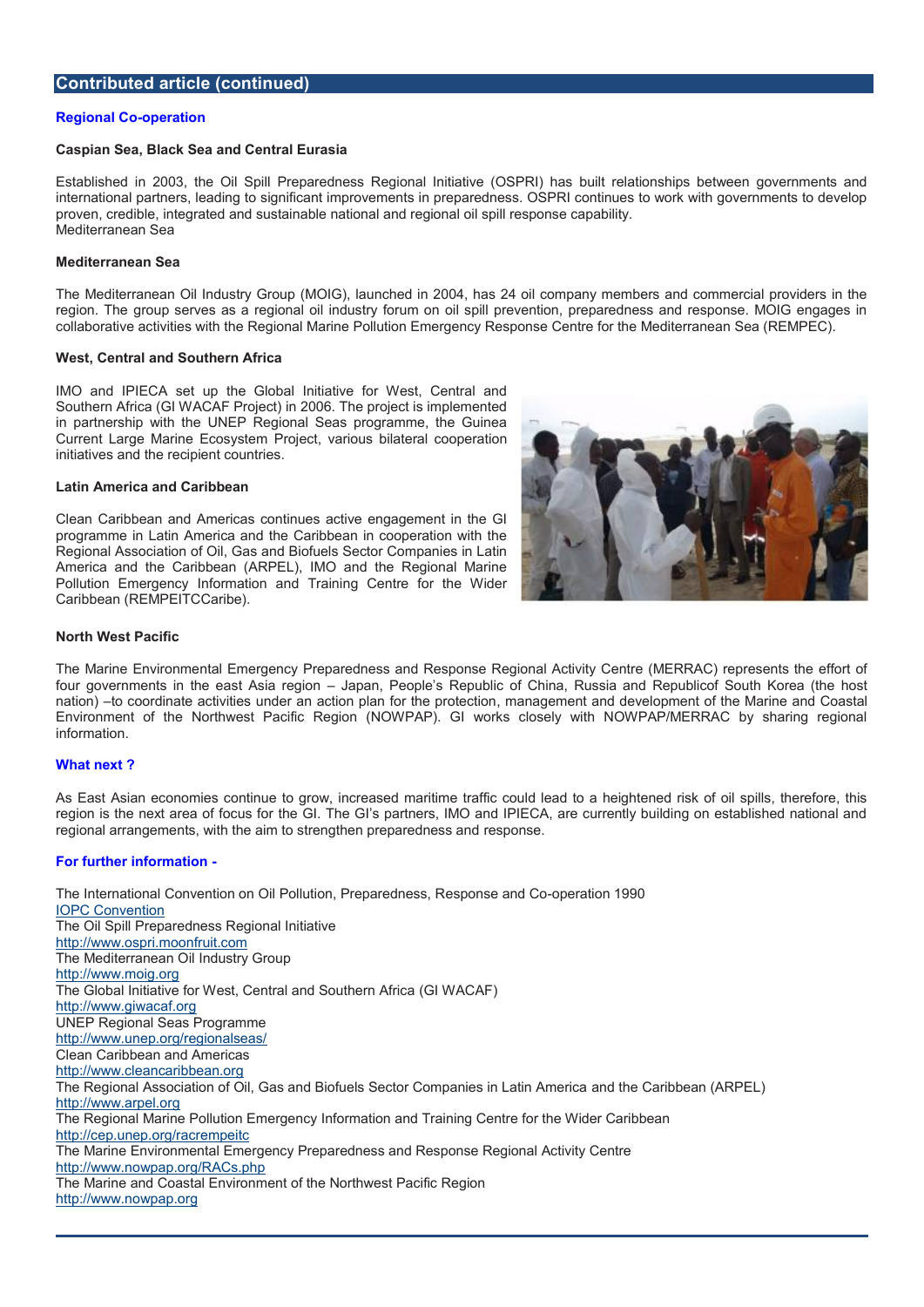In this issue of the ISCO Newshethogo N De a speries of articles contributed Douglas Cormack.

Dr Douglas Cormack is an Honorary Member of ibs CSD cientaisthe at forthmeer B Government s Marine Pollution Control Unit and head of the UK s first Spring Laboratory, Douglas is a well known and highly respected figure is the Chairman foaumdder member te fntahte onal Spill Accreditation Association

# CHAPTER KSNOWLEDGE EOOFHANICAL RECOVERY

Prior to the evaluation of disc skimmers (article 7-8), INeWdS Ladhsaoodrpoophoean lounattehde ton neo usnods th fibres of their adsorption nap would tend to remain in the pollutant layer rather than r were two available versions. That of Oil Mop Inc (OMI) tharoung instrollion faince noto by proppeyle had been passed to radiate out to a 23cm diameter nap along the length of the core; v consisted of strands polypropylene woven into webs whieh gwheseinenthweered if het be 811 wheeyts e web core to give ropes of 15 and 30 cm diameters and as a six web core to give a rop surface than the OMI versions.

The ORI rope passed betwees pet wariable into let ers, which squeezed the adsorbed pollutant transfer to storage while the eth coppollutuanted to the slick and back through a floating sufficient to optimise contact time between while power was supplied to the variable speed of the state roller to the transfer pump by panot xophip solo ensel engine.

Variable rope/pump speed in relation to layer thickness was analo**gbus Powtchie sarmanbee** to the variable disc/pump speed of the Komara range of skimmers. Thus, ignoring the and on the assumption of 100% selectivity of the fibres for poalsuiteaxpote oveed twaatbeer, priolope or to rope speed, layer thickness and the capacity per unit length of differing ropes for showed that the OMI mop adsorbed diesel oil of viscosity 6KGuowSati,t Keunwuaistioon uodfe2Gi2IcSGT fuel oil, and Beatrice crude oil even when solid at ambient temperature; that the red measured in the absence of steam heating to-sroedputcion; that that the rope of the reduced for the reduced for the reduced for the roupe of the reduced for the should be reduced for the should be reduced for the should b thinner layers to avoid water agitation and to allow time for these thinner layers to sp increased with decreasing pollutant layer thickness thou gtho mhue horlaers fand the wettreal

The ORI equipment came in three sizes, the 1000 (Piranha), the 2000 (Barracuda) whic which had one, the first two being intended foortaunsobeaning bruhe htchrier blinfoor has obthird and inshore While all three employed variable speed drive/squeeze rollers, the 3000 alsord team, the and the 2000 and 3000 were equenaped soberp tsitenam

The reswhtsained by the WSL evaluation of the ORI equipment were similar to those obtained for the OMI and indeed for the ORI and indeed for the Second the Komara disc skimmer. Thus, it was found that maximum recovery rates could only above 20mm at mop speed must be reduced at lower thicknesses to allow time for the p band; that recovery rates were not peopioontiad naanle ao odrospe or band unless saturated w consequiley it is more efficient to have a resumbrien obfand mesulflather ssthan to have a single large band, p for use in unconfined layers. Evaluation of the smaller two of these devices was cor bee unavailable.

| Oil Type             | Viscosity cS | Tempera <b>ð C</b> re | Device           |
|----------------------|--------------|-----------------------|------------------|
| Diesel               | 7.25         | 12                    | <b>Barracuda</b> |
|                      |              | 16                    | Piranha          |
| Kuwait Type          | 10.10        | 12                    | <b>Barracuda</b> |
| Kuwait Crude         | 38.83        | 14                    | Piranha          |
| Topped Kuwait        | 169.90       | 16                    | Piranha          |
| Ekofisk Emulsion (4) | 628.80       | 12                    | <b>Barracuda</b> |
| Kuwaimh Elsion (50%  | 853.30       | 14                    | Piranha          |
| Heavy Fuel Oil       | 3, 200.00    | 20                    | <b>Barracuda</b> |

Maximum recovery rates for the  $3h^2$  foandhiae sweelre i $3h$   $\ln h$  foar Khuwait,  $3h^1$   $25$  rmTopped Kuwait, and  $\rm m^3h^1$  for Kuwait Emulsion, wahribe of da thine yB w $^3$ ehi<sup>1</sup>efo $\rm 3.3\,km$ e diesel $^3$ bilfo4.0m e Kuwait T $\rm \sqrt[3]{}$ pefo2.11m the Ekofisk Emulsio $\partial h$ <sup>1</sup>, and the meavy fuel oil.

However, these recovery rates at 20mm layer thicks the esosiding gpentiho wat the thing is quantere rollers and the squanters and the squanters and the squanters and the squanters and the squanters and the squanters and th the wafvoellowing characteristics of the floating rope, encourbaagnedd styreted new scaaphende niol othea poll layer thicknesses encountered at sea which for Phase II spreadmineg arent 20 monder Tshefren the Force 7 system of ORI which instead of a singleameanrodaleyssofmfovog coomgsti**ns a**set**e**of froman locapow hich was repeatedly cast and recovered through the squeeze rodleutsantWthmenlengthish twethees felp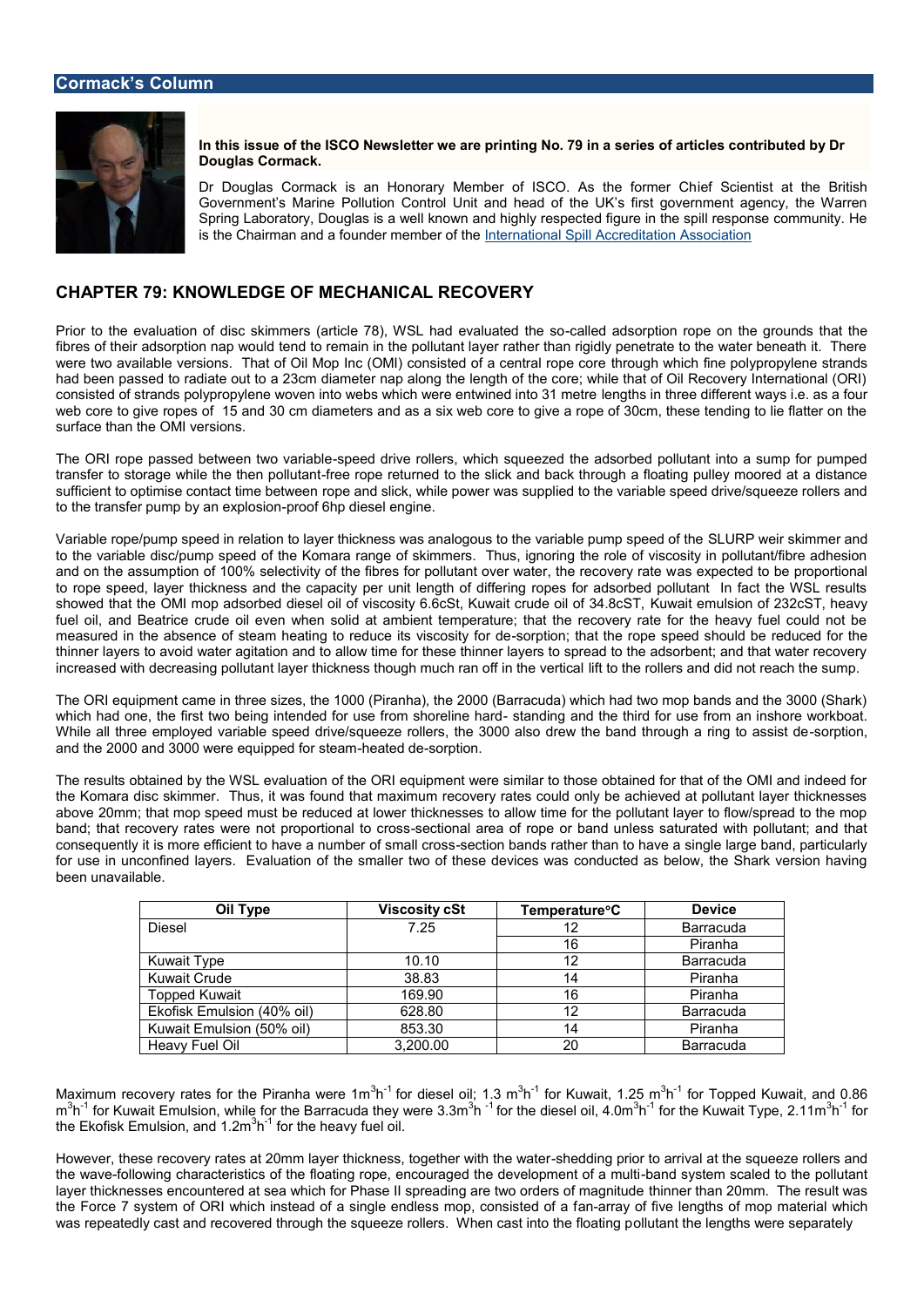# Cormack s Col(umuntinued)

fixed at their forward ends at intervals along a bridle and maintained in a lateral posi by means of a paravane, while the eattraid hread the odesa whe rother. Thus, when towing, the mop in fan formation to maximize swath width and pollutant encounter/absorption rate. To of the outer mop length was a utthabut ded to a ring mang opuide wire between ship and paravane thus extending the bridle to which the other four forward ends of the mop lengths had been attached at intervals mop lengths for parallel parses as grand the zeugon there is, the ring was hauled inboard. Thus the deployed for pollutant absorption sound team behavior the paravane remained in position.

The dimensions of this system were such thaptetrhee assatt wrand of a product and the presenting the  $\blacksquare$ capacity, while WSL sea trials with Phase II oil låyoefrotihiowkinness an anderentallone.Gsmupplem investigation in the laboratory confirmed the sninognian allencgantha coiffy mobyo iinm masenroil layer of 2 which resulted in 28kg being absorbed per metre of mop length. Detailed studies of mops reported above were not possible for the weergeer, sceangopainigs ovne rosficinnsholl nce mop perf laboratory at the layer thickness corresponding to that of the sea trial with the ship result of 10% of the nomina<sup>3</sup> peopacaisty ione 70m awhich is in good agreement awtumalthe measured at sea, suggesting that for thicker layers of more viscous oils, results would

1 ThReational Trinity: Imagination, BelDefCroadkK, rBorwighedgPeen 2010 <u>waw awilambthe oat onl</u>ine.co.uk 2 Response to Oil and Chemical, MarCroemPacdkutAppplied Science Publishers, 1983. 3 Response to Marine GiRePvoelmuda Assessm De ouglas Cormack, Kluwer Academic Publishers, 1999.

### Science and technology

### AT LAST, 5 PPMAFTYPROVAL CERTIOFNICFAOTR BILGE WEATTER ASTORS

May 29 new milestone in oily water treatment onboard ships she askibuge Glean c Desig Shich a notation can now specify a bilge water treatment system that is certified according to

DNV Clean Design class notation is a voluntary newbuilding specifilmciaption brownich notov operation. For bilge water, Clean Design stipulates a maximum 5 ppm of oil remainin pumping overboard. MARPOL regulations stipulate 15 ppm.

In 2011, DNV introduced a 5 ppm type apipmeovbaillgperowcaetses fsoerpannaators. Leading the wave, PureBilge is the first system to obtain the new 5 ppm DNV type approval certificate. T Coastguard Certificate of Approval.

Previously, ship owners specifying 5 ppm have had to take the word of the equipment supplier that the system really does meet the limit. Unfortunately, this has not always been enough. Some systems actually have real life conditions. Maritime at Exercad more

# USGS/BOEM STUDTM FILLE ESN SCIENTIFFHIODME O DIFFERE NSTEITAWIE EN NATURAL SEEPAGE AND PRODULCSED

May 2-Resource managers now have a scientific method to determine the source of o California and differentiate between naturally seeped oils and those produced by offsh detailed in a new joint report from the U.S. Geological Survey, the Bureau of Ocean E industry collaboration.

The report, covering a joint US-G6Sa ansder BoEM if 1sotudies of natural oil seep Bs ann baaindy from Channel west of Los Angeles, Calif., is titled "Biomarker Chemistry and Flux Quanti Seeps and Produced Oils, Offshore Southern California," with reterieweeds ato tielaerslie The reprt is avaolralbine

"This collaboration is such a terrific example of how collaboration between a scienc agency can yield results that mistrohe botthe " meissioned USGS Director Marcia McNutt. quantify the natural background rate of oil seepage into the California marine environ  $\overline{\text{c}}$  hronic or acute releases into the coid eparnodausc taion need and this oiffies. The -reaconhtish gwill the phlaiovae tifoannis f understanding the energetics of coastal marine biologeicmalecfolencmisum itiens and the leaboth gitie health."

"While we ve known the Quile & coinfit Choeaalr Santa Barbara had prolific natural seepage, the the seeps was not known until this study," said BOEM Director Tommy Beaudreau. "We assist federal and state agencogetsheins **dete** emoin oil found in the mathione Moan intimo on mExecutive [Read m](http://www.maritime-executive.com/article/usgs-boem-study-identifies-scientific-method-to-differentiate-between-natural-seepage-and-produced-oils)ore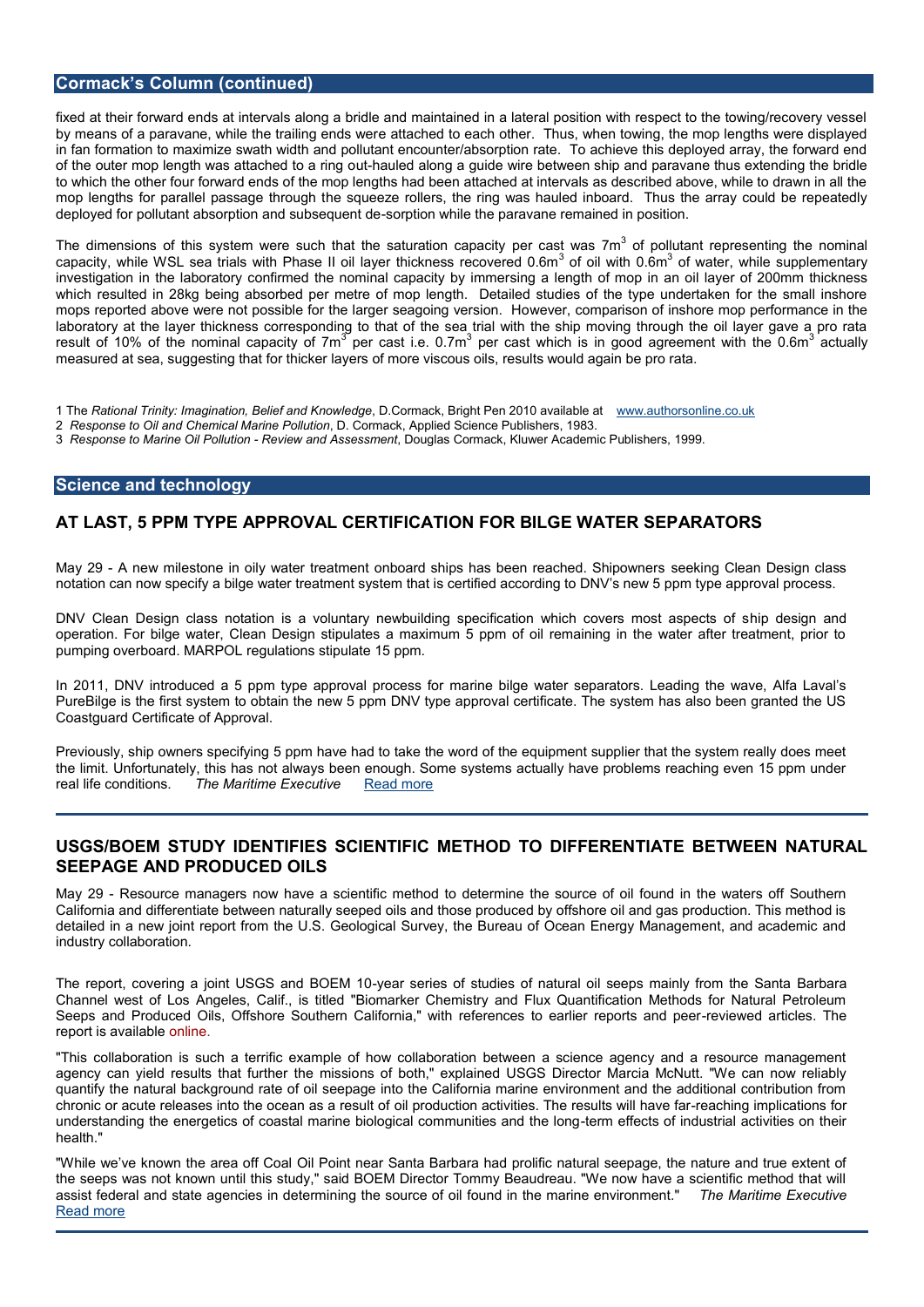### OIL SPILL INDIA 2012

The following communansigalsitoloeen received

Understanding the need for a platform to demonstrate the skills & contcheernos granciezde rosy the various national & Indeewentitos on the ed Oil & Gas rignathuisstimy the second edition and Spill Oil 2012), International conference and Exhibition with a throwme4 3P5 asse Bremobnetr Parto Hoodiday Inn Resort B Goa, India. The evend nwill be focused of OSRO for Indian shores and need for a separate s menace in India.

First Edition of Oil Spill India 2011(OSI 2011) concluded on a greatly successful note industry ew addressed. Oil Spill India 2011 (OSI 2011) an International Conference and proved to be one of the most significant to Oil Spill industry discussing the critical need for prepared for press for the press for the press for the press for the press for the press for the press for the prevention and respose to any kind of oil spill and also to have a unified approach to address the c reviewing the oil spill poli@yilo\$pthe lonoduint 2y0.11 drew enormous global attraction as more countries and 25 exhibitors from 10 countries and 2 country pavilions from UK and Nor

Mr. Sudhir Vasudeva, ChMaB, connisse Cated to be it mine haine from Oil Spill India 2012. (OSI 2012)

Showcasing case st**ochies of onthe world s** worst oil spondifiere the 201 2 would witness eminent international speakers immcaukdeimsg poliemytists and technologists chairing/delivering Plen would be attended by CpEeOD ts, sepriblire on mentalist, researchers and engineers associated exhibition would showcase a host of international exhibitors displaying the latest i preventions and respons **& & fDO** il commistics, Communication, Safety Health and Environmental aspects of the Oil Spiller

We are sure your active participation at the mega event would provide unpreceder technology transfer, joint vtein tures aned it to all customers in the areas of Oil Spill prevention, prevention, prevention, prevention, press, response, response, response, response, response, response, response, respons & restoraltimenquecosutry participathiosh matega event.

Looking frodrwice welcoming you at OSI 2012.

Manoj Ku**man**ageSrales & Admin Media Put. Lt  $O: +91146577363 + 9112692861$ Mi:  $+991871238544$  manoj@itenmedia.in Oil Spill India 2012, Goa [www.oilspilli](http://www.oilspillindia.com/)ndia.org Petrotech 2012, N-ewww.Dolephetrotech.itenmedia.in

# KOREA<sup>St</sup> INTERNATIONAL CONFERENCE ON THE SAFETY INVESTIGATIO CASUALTY

Seoul, Korela4, S&ptember 2012

Recognizing quie a sice of investigation, the Republic of Korea is holding the 1st International Conference on the Safety Investigation of Maritime Casualty to providhea ta wieln lue a dotodiscus as end global cooperation

Global experts will to ead rod research causes of collision and lessons learned, as well as implementation of I Investigation hore horog0610@korea.kr

### Publications

### LIABILITY AND CSOAMTRON FOR-SSOHURCE OIL POLLUTION

An overview of the international legal framework for oil pollution damage from tankers, Conference on Trade and Development (UNCTAD).

Your editor is grateful tow hScamp rbgdnuacresski the Newsletter Boionhin Wg atwhee ffoolrlopwrion vg synopsis Regina Asariotis of UNCWTANDave is an excellent source of news for the marine insurance to yo[More i](http://www.wavyline.com/bowwave.php)nfo

The UNCTAD seactrehtaas recently published a report entitled "Liabi-Sobyuracned O GbmPpoelnustaion Overview of the International Legal Framework for Oil Pollution Damage from Tanker highlights importes ant fetate uninternational regulatory framework as well as issues of part countries that may be vulseus be been ship tion.

By way of background, it should be noted that around dhuadificonf itshecagrinoibe all boyrusdeea.oilMup navigation is taking place in relative proximity to the coasts of many countries, in sor or chokepoints, such as narrow straits and/or canalgroAwtthhien staenesitzieneandheeasteriandgy cap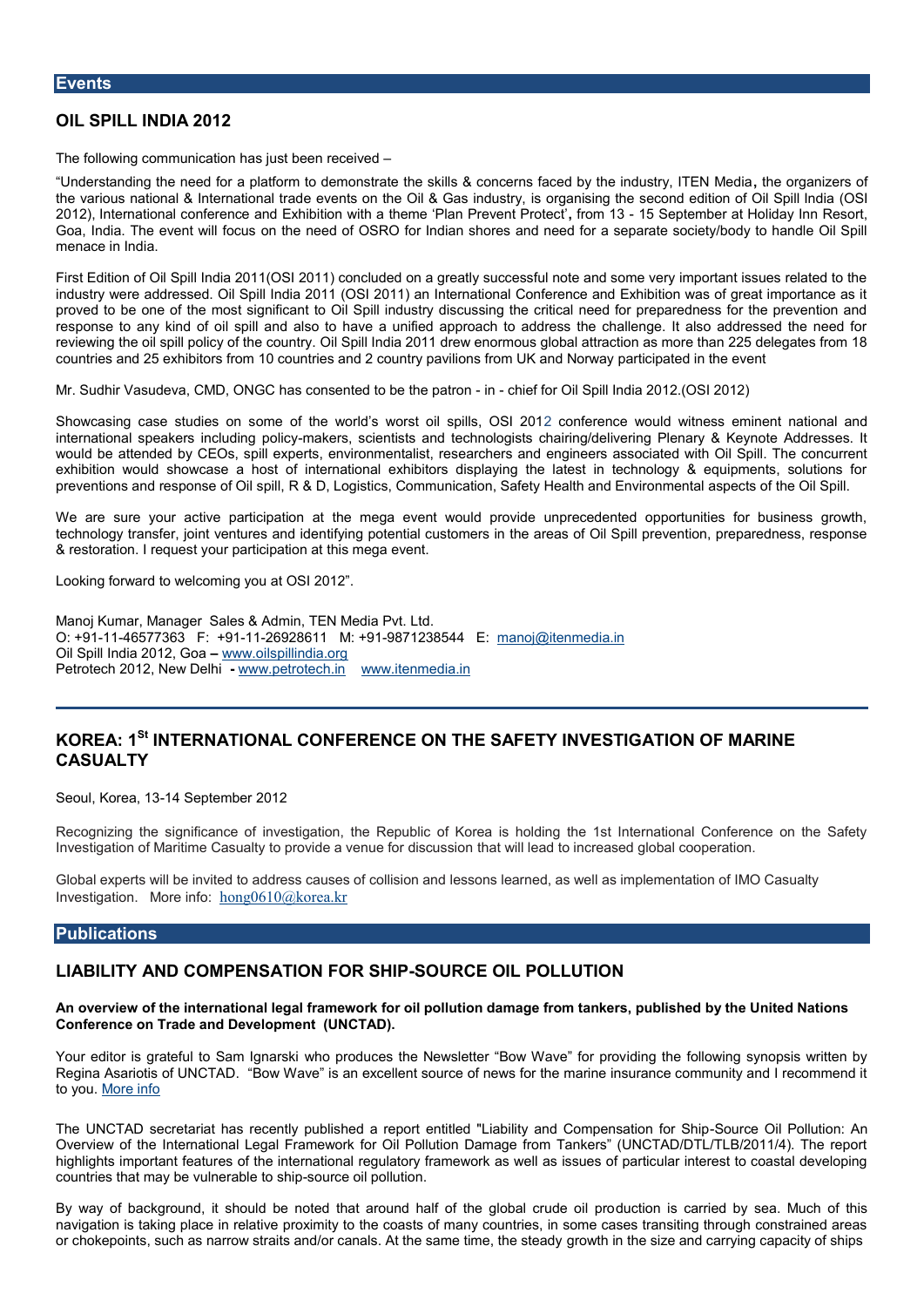# Publications (continued)

transporting cargo of any type means that significant quantities of heavy bunker fue coastal zones. With many coastal orrp Smaga Bitastean de @oenvoerhies heavily dependent on inco tourism, exposure to damage anousrioneg of lo poos lluitpion incidents poses a potentially signific

As concernpsololuition from tankers, a noabluisetgianttelinamateiwork is in place to provide signif those affected. However a number of coastal states, including developing sounterexsilth pollution incidents, are not yet Coonteadatres t Plærgad sintstruments in the field. To assis understanding of the international legal framework and in assessing the merits of ra overview of the relevant legalffessrs on enets cansdde rations for national policy making. While the focus of the focus of the report is on tanker oil pollution, it also highlights the importance of two related international Noxious Substances (HNS) Caome redue to rby as its 2010 Protocol (2010 HNS Convention) and The 2001 Bunker Oil Pollution Convention (BOPC).

The report is available on the U-NICtT $\beta$ : D/wreddt said Eduato lierations Library/dtltlb20114\_en.pdf

# US EPA: TECHDIRECT

TechDirect's purpose is to identify new technical, policy and guidance resources rel contaminated soil, sediments a  $\mathbb{D}$  of vand the ateune 1, 2012 issue

### Products & Services

# CHELSEA'S NEW HYDROCARBON SENSOR DELIVERS HIGHER SENSITIV

Press Release from Chelsea Tech Thologihes Guize Lip AquaTtua of kuao the mome as long been the in standard for hydrocarbon detection, a reputation proven during the Macond Choels espil continues to supply significant numbers of these fluorometers to oil spill areas around

Selection of the UV AquaTracka by monitoring authorities has been based on the robus as well as its unparallel sensitivity and full ocean depth capability.

Recent work within Chelsea s R&D dep**eletche equilival se**nntowseyniseiltivity performanc<del>o</del>sitfurom fluorometer. This UV LED fluorometer is smaller and lighter than the 6000m rated UV rating of 600 metres and offers the mark settuah by dg to csaprebolinis a histom inat lower cost.

The UviLux can be configured for measurements of crude oil, refined oils or CDOM for

For further information woweasels estited.uk

# ELASTE CAMERICAN MARINE IS FRAURILDDIRNESS POWNOSPEK BOATS

Pictured Deofit Johnson, aluminum boat manager for E/AM.

Press Rease from Elastec / Am**Eracaec Mammenrecan Marine builds a**nd markets aluminum workboats ideal for puosnes  $\overline{\mathbf{e}}$ th aotils bould resurprise no one, for Illbased company is North America s largest manufacture rand cail spill world leader in that field.

Vessels built or marketed by E/AM have plenty of coith work appliate at an being used to keep harbors clean from Chicago to China; to fer another In Peru; and to cut and remove unwanted vegetation from

Elastec/American Marine builds rapid respionnsmeanwinder kolorating manus entertainment for manus of and rescume fact, for a wide variety of purposes.

We can cumstad to anything, said Don Johnson, aluminum boat m of what we do is tailored specifically to our clientrosade heudsd. down we have a general substant but we can accommodate nearly anything people want. We will bui

Elastec/American Marine has been selling vessels for over a decade, but Johnson was company s entry into the anwolat buorang field. Those plans had to be put on hold, however, disaster occurred just a few days after he joined E/AM. Company executives Donnie quickly responded to the needt, imacle the deform the effort to burn hundreds of thousands of l surface.